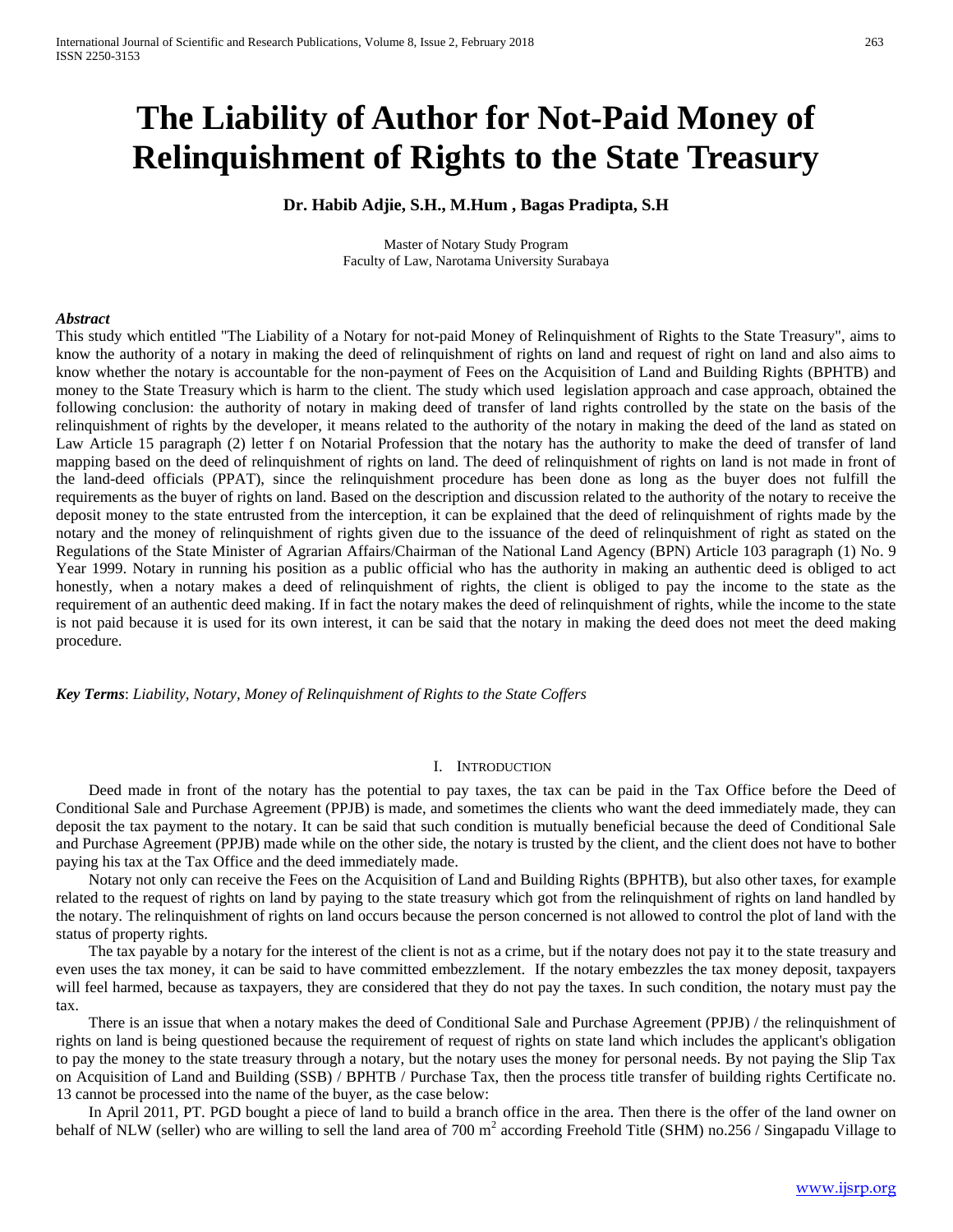PT. PGD. Then they make PPJB to the office of Notary / PPAT AS, S.H., M.Hum to do transaction. On June 28<sup>th</sup>, 2011, a deed of Sale and Purchase Agreement (PPJB) No. 14 was signed and agreed to the sale of the land for Rp. 2,750,000,000 (two billion seven hundred fifty million rupiahs).

There is a problem about the area of land sold, so the seller requests to measure again from 700  $m^2$  to 600  $m^2$ . It is approved by the director of PT. GD, so an addendum of PPJB is created and in agreed addendum, the area of land which was sold is  $\frac{600 \text{ m}^2}{4}$  at a price of Rp. 2,350,000,000 (two billion three hundred fifty million rupiahs). Shortly thereafter, NLW give the inheritance to I WN, so SHM No. 3097 / Singapadu Village on behalf of NLW and NWW created. Due to the completion of the rights giving, PT. PGD paid the remaining balance of Rp. 1,600,000,000, - (one billion six hundred million rupiahs) in accordance with the deed of PPJB. At the request of Notary / PPAT AS, S.H., M.Hum, the costs which must be paid by PT. PGD for process of certification or transfer of title according to letter number 371 / PPAT / IXI2011 is Rp. 149.000.000, - (one hundred forty nine million rupiahs). Apparently, Notary / PPAT AS, S.H., M. Hum does not pay the money to the state treasury, because it has been used for personal purposes. by not paying the cost of the Slip of tax on Acquisition of Land and / or Building Rights (SSB / BPHTB / Purchase Tax), then the transfer of title process of Rights of Building Certificate no. 13 cannot be processed into on behalf of PT. PGD and currently it is still in the name of Dra. NLW and NWW.

### II. RESEARCH PROBLEMS

Based on the description as mentioned above, the research problems are:

.

- a. To analyze the authority of a notary to make a deed of relinquishment of rights on land and land rights application.
- b. To analyze whether the notary is liable for the non-payment of BPHTB and the money to the state treasury which can harms the client.

## III. DISCUSSION

The relinquishment of rights on land is a form of relinquishment of rights on land from the holder. According to Hutagalung (2012: 179), the relinquishment of rights on land is done if the subject who requires the land does not fulfill the requirements to become the holder of the rights on land needed. Therefore, it cannot be obtained by transaction and the land holder is willing to relinquish his rights on land. This means that the acquisition of rights on land is done by relinquishment of rights if the party who requires the land is not eligible to become the holder of the rights on land needed.

PT. PGD as a state-owned company (Indonesian State-Owned Enterprises (BUMN)) needs to provide the land for the construction of branch offices in the region and receives an offer from NLW (seller) of land area of 700  $m<sup>2</sup>$  according to SHM no. 256 / Singapadu Village. According to Article 21 UUPS, only Indonesian can own property rights. The government has been established legal entities which may own property rights and its terms. According to General Elucidation II number 5 of Basic Agrarian Law (UUPA), that foreigners may own land with limited right of use. Likewise, basically legal entities cannot own property rights (article 21, paragraph 2). The consideration to (basically) forbid the legal entities to own property rights is because the legal entities do not have to own property rights but the other rights, as long as there are sufficient guarantees for their special needs (right to exploit, right to build, right of use).

PT. PGD as a company in the form of a legal entity (Persero) is not eligible to become the holder of the necessary land rights, so that what can be done is through the relinquishment of rights. The relinquishment of rights on land is done on a letter or deed made in front of a notary who declares that the rights holder concerned has relinquished the right of his land. The deed or letter is generally titled Deed of Relinquishment of Rights on Land (APH). APH is sometimes also known as the Letter of Relinquishment of Rights on Land (SPH). APH must be made in front of a notary so that its proofing power is perfect compared to if it is made under the name. The relinquishment or transfer of rights on land according to Article 1 Sub-Article 6 of Presidential Regulation (Perpres) 36/2005 is the activity of releasing legal relation between the holder of the rights on land and the land under his control by giving compensation on the basis of the deliberation.

With the relinquishment of rights, the land concerned becomes state land. The party who needs the land may apply the new request of rights on land to the local Land Office in accordance with the provisions of the law and their necessary.

The provisions concerning on the granting of rights on state land shall be governed by the Regulation of the Minister of Agrarian Affairs / Head of the National Land Agency Number 9 year 1999 on Procedures for the Granting and Revocation of Rights on Land and Rights to Manage (hereinafter referred to as Regulation of the Minister of Agrarian No. 9 year 1999). The regulation stated that the granting of rights on land is the Enactment of Government which gives a right on State land, the extension of rights, the renewal of rights, and including the granting of the rights above the Right to Manage. The Enactment of Government in relation to the acquisition of rights on land is a decision issued by the authorized officer to grant the right on land. The form of Enactment of Government in the acquisition of rights on land is the Decree of Granting Rights (SKPH) (Santoso, 2011: 63).

Legal relationship (*rechtsbetrekkingen*) according to Soeroso (1992: 269) is "the relationship between two or more legal subjects on rights and obligations on the one hand in the face of rights and obligations on the other side". According to Marzuki (2009: 253- 254), the legal relationship is a relationship regulated by law. Relationship between fellow legal subjects may occur between a person and another person, between a person and a legal body, and a legal entity with other legal entities.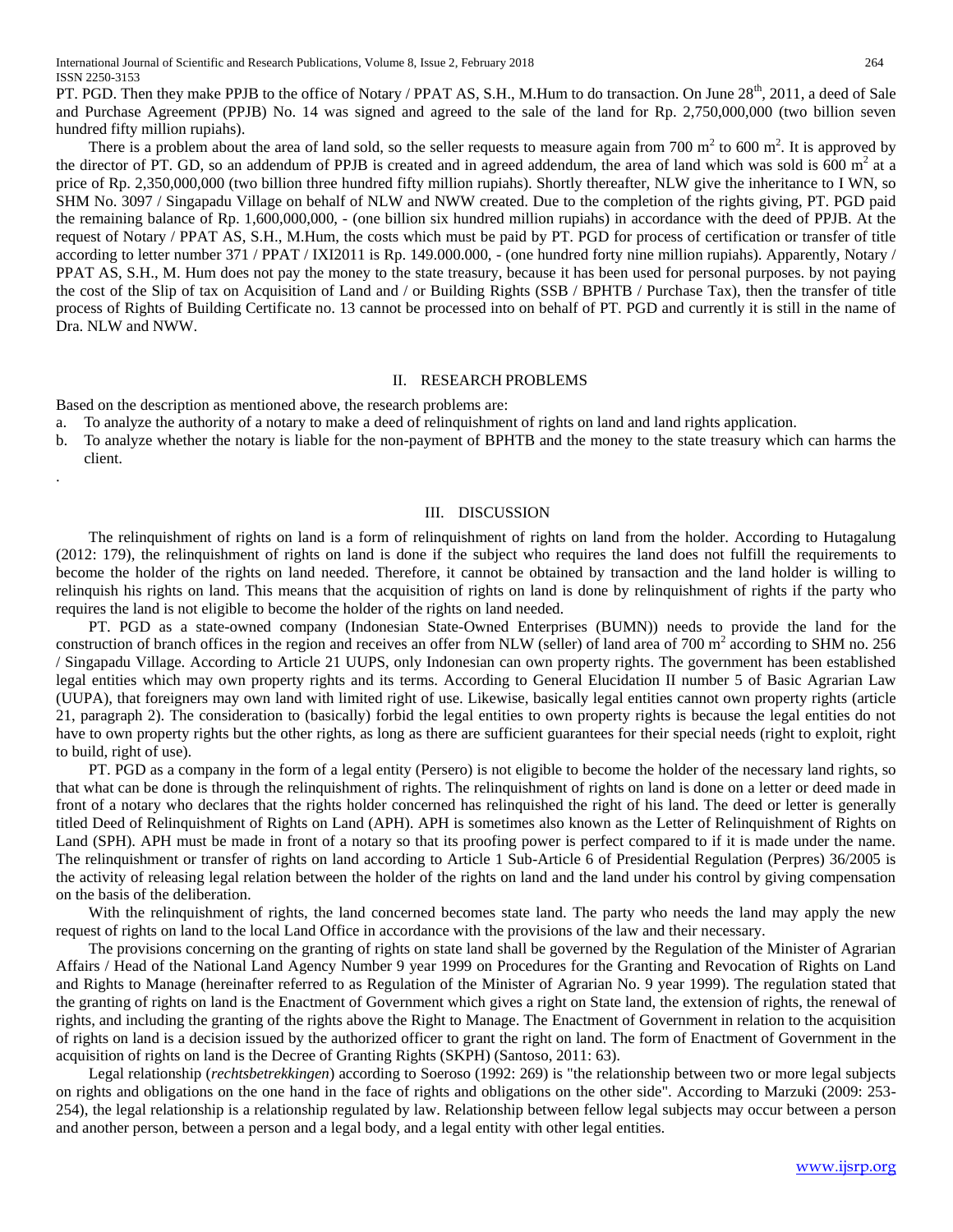Legal relationship is a relationship regulated by law. According to Marzuki (2009: 254-255), there are private legal relationship and public legal relationship. Private legal relationship is created by the parties about objects within the scope of the family and property is a private legal relationship. The legal relationship within the scope of family law can only occur between the subject of human law and legal entities both private legal entities and public legal entities. The public legal relationship is the relationship between the state and the tied individual relationships that are political, social, and administrative.

According to Marzuki (2009: 258), liability / *aansprakelijkheid* is a specific form of responsibility. The definition of liability refers to the position of a person or legal entity that has to pay a form of compensation or redress after a legal event. Djojodirdjo (1982: 113) gives opinion on liability that there is a "liability to an actor of a violation of the law, then the actor must be responsible for his actions and because of the responsibility the actor has to be responsible for his actions in the lawsuit which filed in the court by the victims". Concerning on the liability understanding presented by Djojodirdjo above, it can be explained that liability is a condition to bear the losses incurred and disputed. The responsible party is the actor who committed the act whose acts cause harm to others.

The liability is due to the existence of a mistake, but as Marzuki (2009: 259) notes, that mistake is not an element that must be met in every case in order for a person to be responsible. In addition, a person or legal entity may be responsible for the actions of another person or legal entity. In accordance with this liability, the loss caused by the act of violence to the law which done by another person. It means that the suspect is not always the actor of a liability act, but it may be another person, even if the person is not a party who actually commits an offense. In the civil provisions, the hospital is also liable or responsible for any mistakes made by the parties under its auspices or by the person in charge.

Liability, according to the Indonesian Dictionary is defined as the circumstances to bear everything happened and disputed. The Liability according to Anshori (2009), if it is related to the responsibility of a notary, a notary as public official (*openbaar ambtenaar*) has the authority to make an authentic deed as stipulated in Law Article 15 paragraph (1) on Notarial Profession, and in running his position, he can be charged a responsibility for his deed in relation with his authority in making deed.

Based on the civil law, liability is differentiated in several principles namely the principle of liability based on fault and presumption of Liability. According to the principle of presumption of liability, the defendant is liable for any damages incurred, but the defendant may relieve himself of his liability, if he can prove his absence of fault. The principle of liability based on prejudice is the principle also a liability based on fault, but by shifting of the burden of proof to the defendant. Absolute Liability or Strict Liability occurs inseparable from the doctrine of *Onrechmatige daad* as stated in Article 1365 which emphasizes the existence of a fault. It has a meaning that there must be a provision of legislation that is violated. In empirical fact, not all faults can be proven, and some even cannot be proved at all. To overcome the limitations of fault based on liability, a strict liability principle was developed (Wahyudi and Azheri, 2008: 4-8).

The liability of a notary as a general official dealing with the deed making divided into 4 points (Anshori, 2009: 18), namely: 1. The liability of a notary in civil to the truth of the deed he made

- 2. The liability of a notary in criminal to the truth of the deed he made
- 3. The liability of a notary under UUJN;
- 4. The liability of a notary in carrying out his duties based on the code ethics of a notary.
	- The liability of tied notary related to:

1) The profession, the liability of the notary profession in relation to the profession in running his duties based on the code ethics of a notary

2) Legal liability, differentiated between civil liability, criminal liability, and administrative liability.

 The authorization process is made for a long time and the recipient of authority runs the same authority by searching and signing the PPJB, under such conditions which are often questioned in the deed by the notary is whether the authority is still valid and whether the authorizer is still active. The notary makes the deed of PPJB based on the letter of authority to sell from the developer to the developer's employees. In making the Deed of PPJB, the notary shall not first check the legality of the letter of authority by seeking information about the its validity period and not contacting the developer regarding the legality of the signatory of the letter of authority whether the signer is still as the director who has the authority to do legal action by granting that authority.

Notary who does not check the legality of the deed of authority can be said that in making PPJB, the notary is not in accordance with the procedure of making authentic deed. Unlawful acts which committed by the notary are violating the procedure of authentic deed making, that is, do not recognize the authorizer as the client, so the notary does not take a close look at the wishes of the parties (interview), does not check the evidence of the letter related to the desire or the wishes of the parties, cannot give advices and creates a framework of deeds to satisfy the wishes such parties, fails to comply with all administrative techniques of notarial deed, such as reading, signing, giving copies and filings for minutes, and does not do the liability as the notary (Adjie, 2013: 131). The obligation in the implementation of other duties is the obligation as regulated in Article 16 paragraph (1) UUJN that the notary in carrying out his / her duties must act in trust, honest, thorough, independent, impartial, and guarding the interest of related party in legal action. Notary who makes the Deed of PPJB without paying attention to the procedure of making authentic deed, but only knowing the party (recipient of authority) well means in making the deed, the notary is not independent and aligned, because it is influenced by party as a close relation and does not side with the person in the deed of authority who acts as an authorizer.

A Notary who has made a deed incompatible with the procedure of making an authentic deed by writing the head of the deed and the end of the deed by stating himself a notary, but in this case, the client is the President Director of the developer and in the deed of authorization process, he is never presented to hear the reading of the deed and the signing of the deed, then the deed is invalidated. If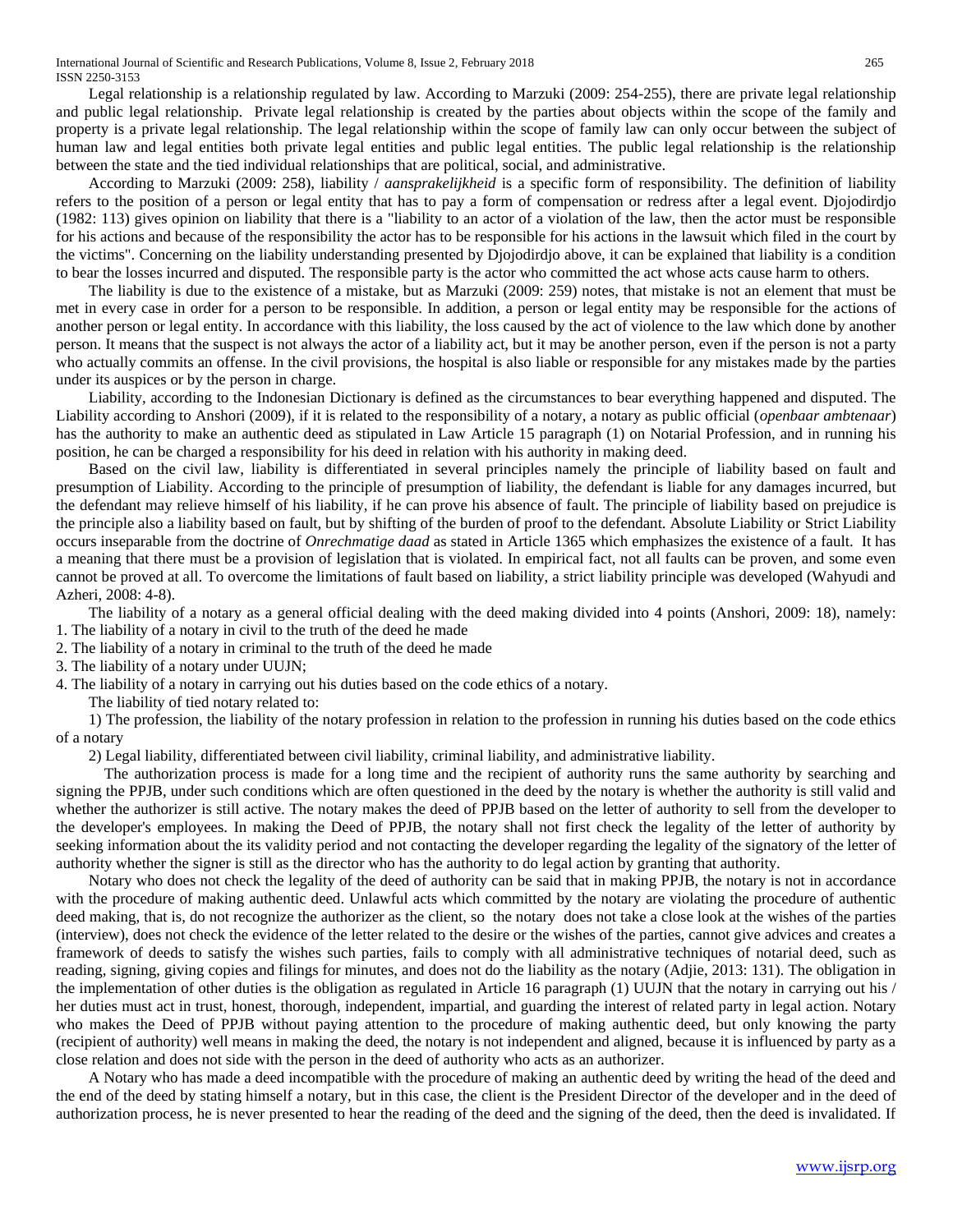in practice the deed is recognized that it is invalidated or includes false information and because his act is harmful to the client, it can be sued for compensation on the basis of having committed the unlawful act.

Unlawful acts consist of two words of action and against the law. According to Syahrani (1989: 278), the unlawful act is: "To do or not to violate the rights of others, or to contradict the legal obligations of the person who is acting on their own, or to be contrary to the decency or caution as is appropriate in the traffic of the community, against self or other goods of others ". To do or not to violence means that the act against the law done either intentionally or unintentionally committing an offense both written and unwritten. SH, as a notary in carrying out his authority to make an authentic deed must be submissive and obedient to UUJN, so if in carrying out his position, he is not honest and aligned, it can be said that he has committed unlawful acts that violate UUJN.

The act of a notary is said to have contradicted the legal obligations means that he commits the violation of obligations based on the law, both written and unwritten. Notaries in making authentic deeds must obey to the rules of the UUJN, and if the notary makes a deed in an empty paper which has been signed before, and the signing is without explanation of the intent and purpose of the signing, it may be said that the notary has violated the obligation of the notary as the author of the deed authentic.

Unlawful act is violating a person's rights. If it is associated with a notary profession, a notary may be said to have committed an act unlawful when in running his duties deliberately commits an act which harms one or both parties who is as his client in making a deed and it can be seen that the notarial act is against the law. So, the notary must be liable of his act that against the law.

The action is categorized as unlawful act if a notary who has a duty to provide services to the public or people who need his services in the certification or making the deed. Then, in the deed there is a contact that is contrary to the law which can cause harm to other people as well as the party is knowing nothing about the contact, then with the passive and silent attitude of the notary concerned, he has committed the unlawful act. This can happen because the notary has insufficient knowledge (*onvoldoende kennis*); less experience (*onvoldoende ervaring*); and / or have less understanding (*onvoldoende inzicht*) (Anshori, 2009: 18)

Nevertheless, as Mertokusumo (ye) notes, that since the notary basically only records what the client is saying and is not obliged to investigate the material truth of the content, it is not true if the judge cancels it (or blames the notary and declares the notary has committed an offense). Notary may be mistaken on the contents of the deed because of misinformation (intentionally or not) from the parties. Then, this mistake cannot be responsible to the notary because the content of the deed has been confirmed to the parties by the notary (Mertokusumo, 2007). Mertokusumo's opinion in line with the formulation of a general elucidation of UUJN which states that an authentic deed essentially contains of formal truth in accordance with what the parties notify the notary. However, a notary has an obligation to include that what is contained in a notarial deed is readable so that content of notary deed becomes clear as well as it provides an information including access to relevant legislation for the signatories of deed. So, the parties may decide freely to approve or disapprove the contents of notarial deeds to be signed.

The compensation is known in BW, it happened because of broken promise or default and due to unlawful acts or *onrechmatige daad*. The lawsuit of damages incurred by unlawful acts is specified in Article 1365 BW, "Every act against the law which harms to someone else obligates the person whose acts harm others to pay the compensation". Concerning on the provisions of Article 1365 B.W. above, it contains of following elements:

1. Unlawful acts (*onrechtmatige daad*);

- 2. There must be an error/ fault;
- 3. There must be a loss incurred;
- 4. There is a causal relationship between acts and losses (Abdulkadir, 2002: 142).

Looking at the element of there must be an error/ fault, the errors or fault in unlawful acts, in civil law does not distinguish between the fault caused by the deliberate actors, but also because of the actor's negligence or lack of caution. This provision is in line with Syahrani (2004: 279) statement as follows: "does not distinguish between mistakes in deliberate and fault in the form of inadvertent." Notary who has made a deed that is not in accordance with the procedure should know that he will not make the deed of PPJB without knowing the truth of the deed of authority first. However, SH still make the deed of PPJB which means that his action is done intentionally. This means that the element must have an error/fault which has been met.

Elements must be no harm. According to Syahrani (2004: 280) about the matter of loss in unlawful deeds, he states that "it can be a material loss and an immaterial loss." Losses in material form are the amount of losses that can be calculated, while the immaterial losses are the amount which cannot be calculated, whether contaminated or resulting in death.

The existence of a causal relationship means that the loss suffered is caused by the act against the law done by the actor. This is in accordance with Syahrani (2004: 281) who cites Von Kries theory as follows: "A novelty can be called the cause of a result, if in the experience of society, it can be expected, that the cause will be followed by that effect". This means that if there is a cause but the cause does not cause a loss, or a loss arises but it is not caused by the actor, it cannot be said of a causal relationship between the act and the resulting loss.

Based on the explanation above, it may be explained that the lawsuit compensation is based on an act of unlawful conduct if the actor performs an act which fulfills the whole element of Article 1365 B.W. Regarding who is required to prove the unlawful act, according to Article 1865 BW, it is stated: "Anyone who postulates that he has a right, or to uphold his own right or deny any right of another person, points to an event, is required to prove the right to the event." This means that in an unlawful act, someone who is required to prove the existence of an unlawful act is a party whose rights are violated which must prove that its rights have been violated by others. Therefore, if the party who feels his right is harmed, but cannot prove a violation of the rights because one of the elements is not met, then the lawsuit compensation on the basis of unlawful acts will not succeed.